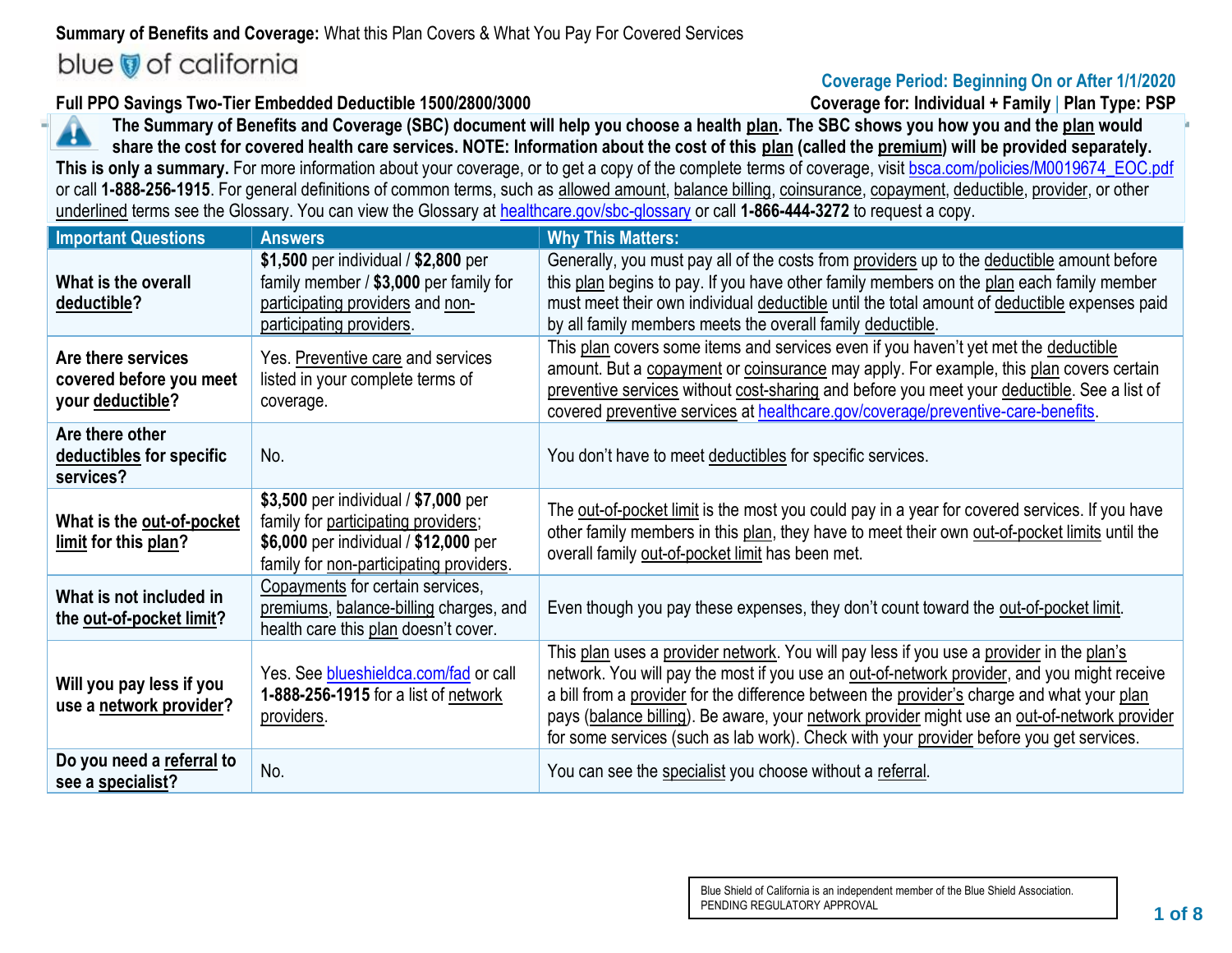| All copayment and coinsurance costs shown in this chart are after your deductible has been met, if a deductible applies. |                                                     |                                                                                                                               |                                                                                                                                                                   |                                                                                                                                                                    |  |
|--------------------------------------------------------------------------------------------------------------------------|-----------------------------------------------------|-------------------------------------------------------------------------------------------------------------------------------|-------------------------------------------------------------------------------------------------------------------------------------------------------------------|--------------------------------------------------------------------------------------------------------------------------------------------------------------------|--|
| <b>Common Medical</b>                                                                                                    | <b>Services You May Need</b>                        | <b>What You Will Pay</b><br><b>Participating Provider</b>                                                                     | <b>Limitations, Exceptions, &amp; Other</b>                                                                                                                       |                                                                                                                                                                    |  |
| <b>Event</b>                                                                                                             |                                                     | (You will pay the least)                                                                                                      | <b>Non-Participating Provider</b><br>(You will pay the most)                                                                                                      | <b>Important Information</b>                                                                                                                                       |  |
|                                                                                                                          | Primary care visit to treat an<br>injury or illness | 10% coinsurance                                                                                                               | 40% coinsurance                                                                                                                                                   | -None----------------------                                                                                                                                        |  |
| If you visit a health                                                                                                    | Specialist visit                                    | 10% coinsurance                                                                                                               | 40% coinsurance                                                                                                                                                   | -None-------------------                                                                                                                                           |  |
| care provider's office<br>or clinic                                                                                      | Preventive care/screening<br>/immunization          | No Charge; deductible does<br>not apply                                                                                       | <b>Not Covered</b>                                                                                                                                                | You may have to pay for services that<br>aren't preventive. Ask your provider if<br>the services needed are preventive.<br>Then check what your plan will pay for. |  |
| If you have a test                                                                                                       | Diagnostic test (x-ray, blood<br>work)              | Lab & Path: 10% coinsurance<br>X-Ray & Imaging: 10%<br>coinsurance<br><b>Other Diagnostic Examination:</b><br>10% coinsurance | Lab & Path: 40%<br>coinsurance<br>X-Ray & Imaging: 40%<br>coinsurance<br><b>Other Diagnostic</b><br>Examination: 40%<br>coinsurance                               | The services listed are at a<br>freestanding location.                                                                                                             |  |
|                                                                                                                          | Imaging (CT/PET scans, MRIs)                        | <b>Outpatient Radiology Center:</b><br>10% coinsurance<br><b>Outpatient Hospital:</b><br>\$100/visit+ 10% coinsurance         | <b>Outpatient Radiology Center:</b><br>40% coinsurance<br><b>Outpatient Hospital: 40%</b><br>coinsurance of up to<br>\$350/day plus 100% of<br>additional charges | Preauthorization is required. Failure to<br>obtain preauthorization may result in<br>non-payment of benefits.                                                      |  |
| If you need drugs to<br>treat your illness or                                                                            | Tier 1                                              | Retail: \$10/prescription<br>Mail Service: \$20/prescription                                                                  | Retail: 25% coinsurance +<br>\$10/prescription<br>Mail Service: Not Covered                                                                                       | Preauthorization is required for select<br>drugs. Failure to obtain                                                                                                |  |
| condition<br>More information about<br>prescription drug<br>coverage is available at<br>blueshieldca.com/<br>formulary   | Tier <sub>2</sub>                                   | Retail: \$25/prescription<br>Mail Service: \$50/prescription                                                                  | Retail: 25% coinsurance +<br>\$25/prescription<br>Mail Service: Not Covered                                                                                       | preauthorization may result in non-<br>payment of benefits.<br>Retail: Covers up to a 30-day supply;                                                               |  |
|                                                                                                                          | Tier 3                                              | Retail: \$40/prescription<br>Mail Service: \$80/prescription                                                                  | Retail: 25% coinsurance +<br>\$40/prescription<br>Mail Service: Not Covered                                                                                       | Mail Service: Covers up to a 90-day<br>supply.                                                                                                                     |  |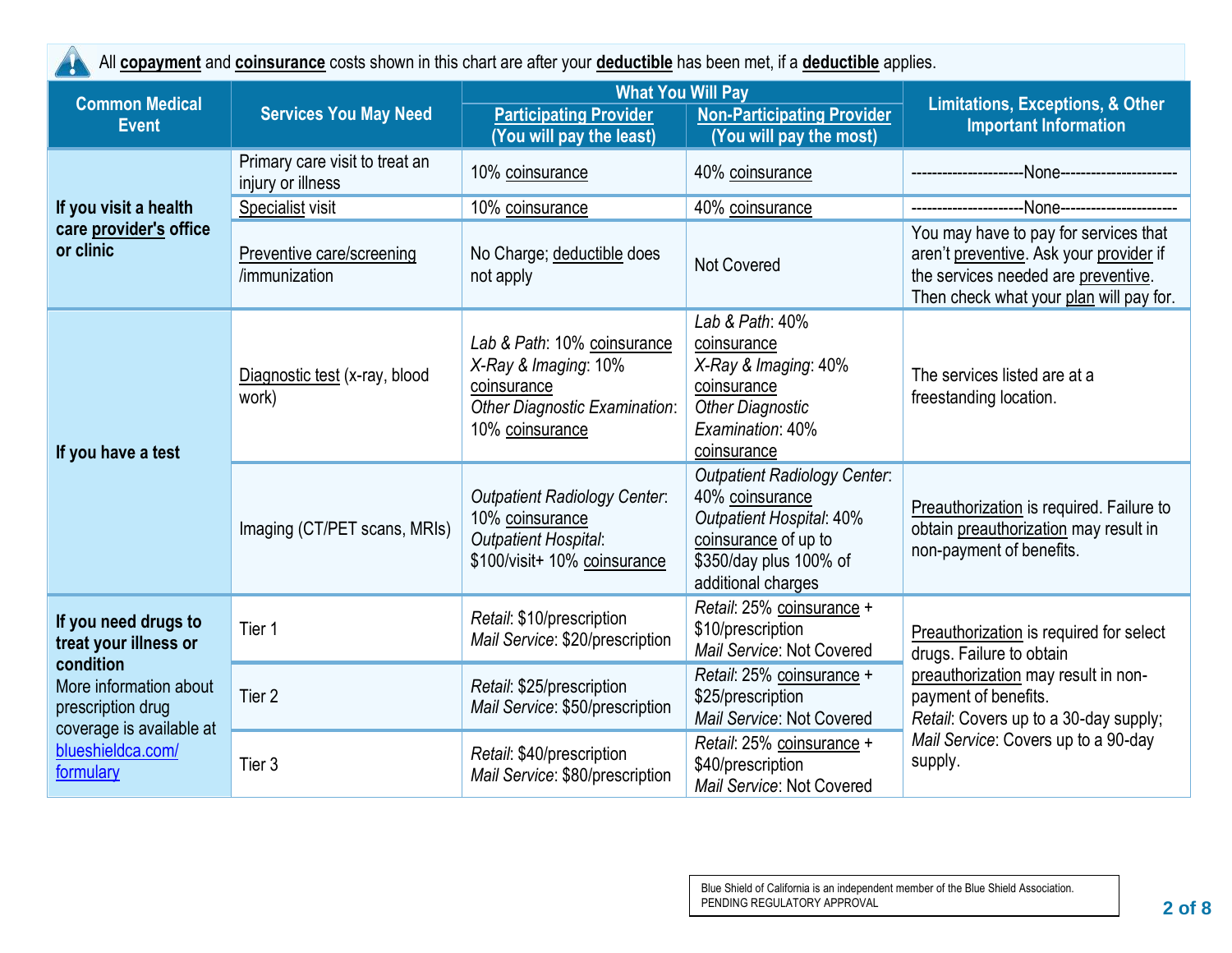| <b>Common Medical</b>                      |                                                   | <b>What You Will Pay</b>                                                                                                                                       |                                                                                                                                                                                                                          | <b>Limitations, Exceptions, &amp; Other</b>                                                                                                                                                                                                                                                                                 |  |
|--------------------------------------------|---------------------------------------------------|----------------------------------------------------------------------------------------------------------------------------------------------------------------|--------------------------------------------------------------------------------------------------------------------------------------------------------------------------------------------------------------------------|-----------------------------------------------------------------------------------------------------------------------------------------------------------------------------------------------------------------------------------------------------------------------------------------------------------------------------|--|
| <b>Event</b>                               | <b>Services You May Need</b>                      | <b>Participating Provider</b><br>(You will pay the least)                                                                                                      | <b>Non-Participating Provider</b><br>(You will pay the most)                                                                                                                                                             | <b>Important Information</b>                                                                                                                                                                                                                                                                                                |  |
|                                            | Tier 4                                            | <b>Retail and Network Specialty</b><br>Pharmacies: 30% coinsurance<br>up to \$200/prescription<br>Mail Service: 30%<br>coinsurance up to<br>\$400/prescription | Retail: 30% coinsurance of<br>up to \$200 per prescription +<br>25% of purchase price<br>Mail Service: Not Covered                                                                                                       | Preauthorization is required. Failure to<br>obtain preauthorization may result in<br>non-payment of benefits.<br><b>Retail and Network Specialty</b><br>Pharmacies: Covers up to a 30-day<br>supply; Specialty drugs must be<br>obtained at a Network Specialty<br>Pharmacy. Mail Service: Covers up to a<br>90-day supply. |  |
| If you have outpatient<br>surgery          | Facility fee (e.g., ambulatory<br>surgery center) | <b>Ambulatory Surgery Center:</b><br>5% coinsurance<br><b>Outpatient Hospital: 15%</b><br>coinsurance                                                          | <b>Ambulatory Surgery Center:</b><br>40% coinsurance of up to<br>\$350/day plus 100% of<br>additional charges<br><b>Outpatient Hospital: 40%</b><br>coinsurance of up to<br>\$350/day plus 100% of<br>additional charges |                                                                                                                                                                                                                                                                                                                             |  |
|                                            | Physician/surgeon fees                            | 10% coinsurance                                                                                                                                                | 40% coinsurance                                                                                                                                                                                                          | ---None------------------                                                                                                                                                                                                                                                                                                   |  |
| If you need immediate<br>medical attention | <b>Emergency room care</b>                        | Facility Fee: \$150/visit+ 10%<br>coinsurance<br>Physician Fee: 10%<br>coinsurance                                                                             | Facility Fee: \$150/visit+ 10%<br>coinsurance<br>Physician Fee: 10%<br>coinsurance                                                                                                                                       |                                                                                                                                                                                                                                                                                                                             |  |
|                                            | <b>Emergency medical</b><br>transportation        | 10% coinsurance                                                                                                                                                | 10% coinsurance                                                                                                                                                                                                          | This payment is for emergency or<br>authorized transport.                                                                                                                                                                                                                                                                   |  |
|                                            | Urgent care                                       | 10% coinsurance                                                                                                                                                | 40% coinsurance                                                                                                                                                                                                          |                                                                                                                                                                                                                                                                                                                             |  |
| If you have a hospital<br>stay             | Facility fee (e.g., hospital room)                | 10% coinsurance                                                                                                                                                | 40% coinsurance of up to<br>\$600/day plus 100% of<br>additional charges                                                                                                                                                 | Preauthorization is required. Failure to<br>obtain preauthorization may result in<br>non-payment of benefits.                                                                                                                                                                                                               |  |
|                                            | Physician/surgeon fees                            | 10% coinsurance                                                                                                                                                | 40% coinsurance                                                                                                                                                                                                          |                                                                                                                                                                                                                                                                                                                             |  |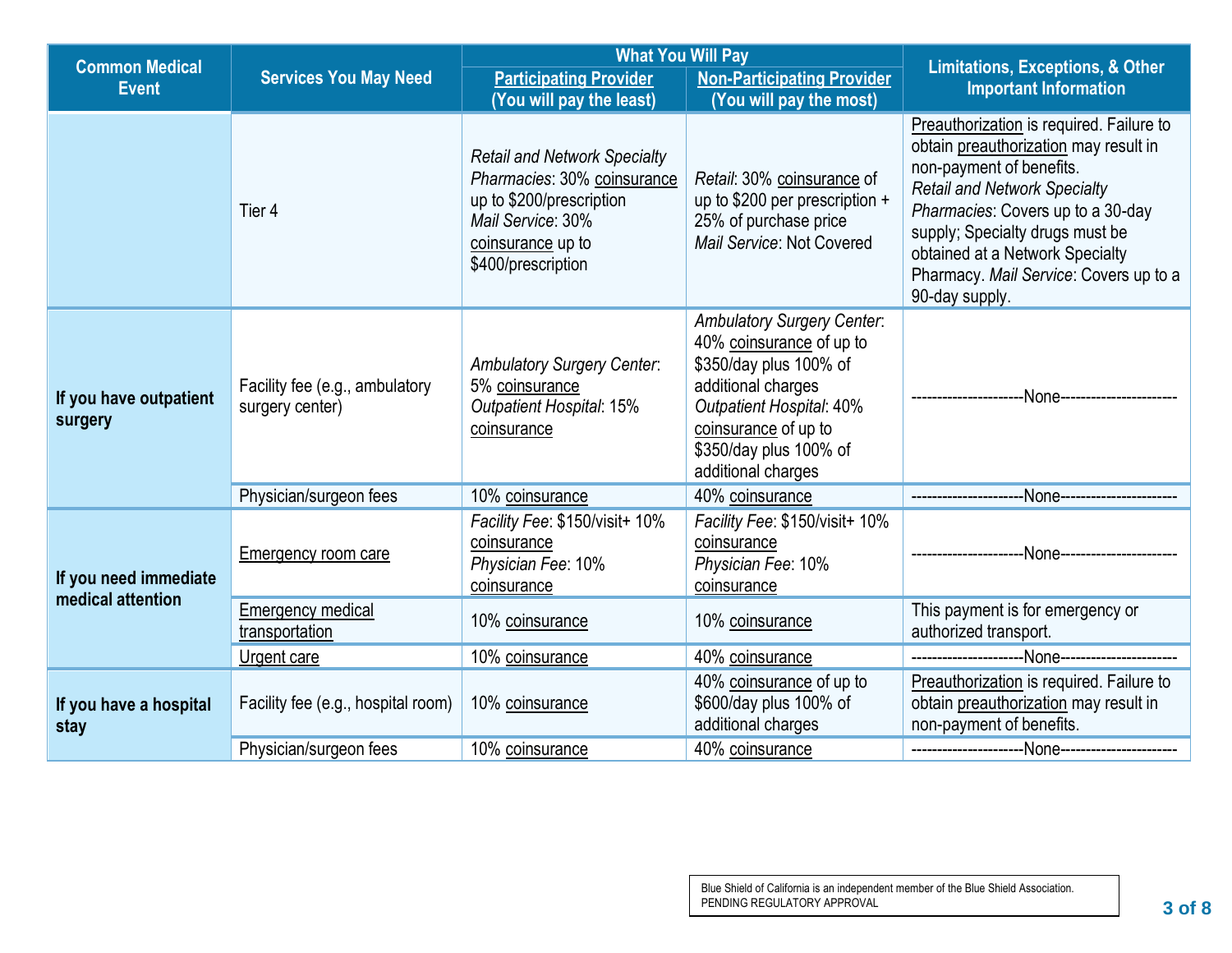| <b>Common Medical</b>                                                   |                                              | <b>What You Will Pay</b>                                                                                                                                                          | <b>Limitations, Exceptions, &amp; Other</b>                                                                                                                                                                                                                       |                                                                                                                                                                                  |
|-------------------------------------------------------------------------|----------------------------------------------|-----------------------------------------------------------------------------------------------------------------------------------------------------------------------------------|-------------------------------------------------------------------------------------------------------------------------------------------------------------------------------------------------------------------------------------------------------------------|----------------------------------------------------------------------------------------------------------------------------------------------------------------------------------|
| <b>Event</b>                                                            | <b>Services You May Need</b>                 | <b>Participating Provider</b>                                                                                                                                                     | <b>Non-Participating Provider</b>                                                                                                                                                                                                                                 | <b>Important Information</b>                                                                                                                                                     |
|                                                                         |                                              | (You will pay the least)                                                                                                                                                          | (You will pay the most)                                                                                                                                                                                                                                           |                                                                                                                                                                                  |
| <b>Outpatient services</b><br>If you need mental                        |                                              | Office Visit: 10% coinsurance<br><b>Other Outpatient Services:</b><br>10% coinsurance<br>Partial Hospitalization: 10%<br>coinsurance<br>Psychological Testing: 10%<br>coinsurance | Office Visit: 40% coinsurance<br><b>Other Outpatient Services:</b><br>40% coinsurance<br>Partial Hospitalization: 40%<br>coinsurance of up to<br>\$350/day plus 100% of<br>additional charges<br>Psychological Testing: 40%<br>coinsurance                        | Preauthorization is required except for<br>office visits. Failure to obtain<br>preauthorization may result in non-<br>payment of benefits.                                       |
| health, behavioral<br>health, or substance<br>abuse services            | Inpatient services                           | <b>Physician Inpatient Services:</b><br>No Charge<br><b>Hospital Services: 10%</b><br>coinsurance<br><b>Residential Care: 10%</b><br>coinsurance                                  | <b>Physician Inpatient Services:</b><br>40% coinsurance<br>Hospital Services: 40%<br>coinsurance of up to<br>\$600/day plus 100% of<br>additional charges<br><b>Residential Care: 40%</b><br>coinsurance of up to<br>\$600/day plus 100% of<br>additional charges | Preauthorization is required. Failure to<br>obtain preauthorization may result in<br>non-payment of benefits.                                                                    |
|                                                                         | Office visits                                | 10% coinsurance                                                                                                                                                                   | 40% coinsurance                                                                                                                                                                                                                                                   |                                                                                                                                                                                  |
| If you are pregnant                                                     | Childbirth/delivery professional<br>services | 10% coinsurance                                                                                                                                                                   | 40% coinsurance                                                                                                                                                                                                                                                   |                                                                                                                                                                                  |
|                                                                         | Childbirth/delivery facility<br>services     | 10% coinsurance                                                                                                                                                                   | 40% coinsurance of up to<br>\$600/day plus 100% of<br>additional charges                                                                                                                                                                                          | -None---------------------                                                                                                                                                       |
| If you need help<br>recovering or have<br>other special health<br>needs | Home health care                             | 10% coinsurance                                                                                                                                                                   | <b>Not Covered</b>                                                                                                                                                                                                                                                | Preauthorization is required. Failure to<br>obtain preauthorization may result in<br>non-payment of benefits. Coverage<br>limited to 100 visits per member per<br>calendar year. |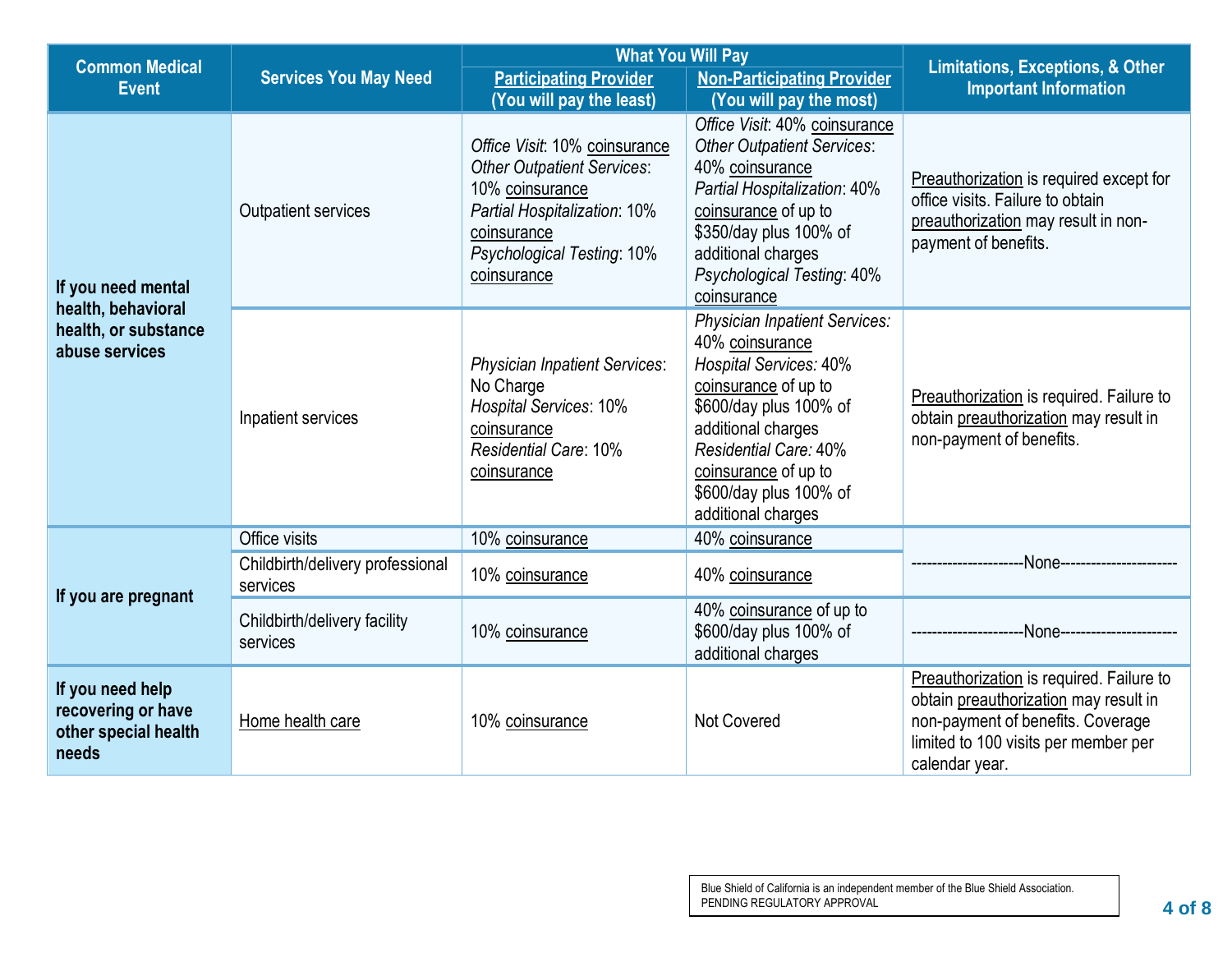| <b>Common Medical</b>                                                                                                                            |                              | <b>What You Will Pay</b>                                                        | <b>Limitations, Exceptions, &amp; Other</b>                                                                                              |                                                                                                                                                                                 |  |
|--------------------------------------------------------------------------------------------------------------------------------------------------|------------------------------|---------------------------------------------------------------------------------|------------------------------------------------------------------------------------------------------------------------------------------|---------------------------------------------------------------------------------------------------------------------------------------------------------------------------------|--|
| <b>Services You May Need</b><br><b>Event</b>                                                                                                     |                              | <b>Participating Provider</b>                                                   | <b>Non-Participating Provider</b>                                                                                                        | <b>Important Information</b>                                                                                                                                                    |  |
|                                                                                                                                                  |                              | (You will pay the least)                                                        | (You will pay the most)                                                                                                                  |                                                                                                                                                                                 |  |
|                                                                                                                                                  | Rehabilitation services      | Office Visit: 10% coinsurance<br><b>Outpatient Hospital: 10%</b><br>coinsurance | Office Visit: 40% coinsurance<br><b>Outpatient Hospital: 40%</b><br>coinsurance of up to<br>\$350/day plus 100% of<br>additional charges | -None----------                                                                                                                                                                 |  |
|                                                                                                                                                  | <b>Habilitation services</b> | Office Visit: 10% coinsurance<br><b>Outpatient Hospital: 10%</b><br>coinsurance | Office Visit: 40% coinsurance<br><b>Outpatient Hospital: 40%</b><br>coinsurance of up to<br>\$350/day plus 100% of<br>additional charges |                                                                                                                                                                                 |  |
|                                                                                                                                                  | Skilled nursing care         | Freestanding SNF: 10%<br>coinsurance<br>Hospital-based SNF: 10%<br>coinsurance  | Freestanding SNF: 10%<br>coinsurance<br>Hospital-based SNF: 40%<br>coinsurance of up to<br>\$600/day plus 100% of<br>additional charges  | Preauthorization is required. Failure to<br>obtain preauthorization may result in<br>non-payment of benefits. Coverage<br>limited to 100 days per member per<br>benefit period. |  |
|                                                                                                                                                  | Durable medical equipment    | 10% coinsurance                                                                 | 40% coinsurance                                                                                                                          | Preauthorization is required. Failure to<br>obtain preauthorization may result in<br>non-payment of benefits.                                                                   |  |
|                                                                                                                                                  | Hospice services             | No Charge                                                                       | Not Covered                                                                                                                              | Preauthorization is required except for<br>pre-hospice consultation. Failure to<br>obtain preauthorization may result in<br>non-payment of benefits.                            |  |
|                                                                                                                                                  | Children's eye exam          | Not Covered                                                                     | Not Covered                                                                                                                              |                                                                                                                                                                                 |  |
| If your child needs<br>dental or eye care                                                                                                        | Children's glasses           | Not Covered                                                                     | Not Covered                                                                                                                              |                                                                                                                                                                                 |  |
|                                                                                                                                                  | Children's dental check-up   | Not Covered                                                                     | <b>Not Covered</b>                                                                                                                       | -None-------------------                                                                                                                                                        |  |
| <b>Excluded Services &amp; Other Covered Services:</b>                                                                                           |                              |                                                                                 |                                                                                                                                          |                                                                                                                                                                                 |  |
| Services Your Plan Generally Does NOT Cover (Check your policy or plan document for more information and a list of any other excluded services.) |                              |                                                                                 |                                                                                                                                          |                                                                                                                                                                                 |  |
| Cosmetic surgery<br>$\bullet$                                                                                                                    | $\bullet$                    | <b>Infertility Treatment</b>                                                    | • Private-duty nursing                                                                                                                   | Routine foot care<br>$\bullet$                                                                                                                                                  |  |
| Dental care (Adult)                                                                                                                              | Long-term care               | $\bullet$                                                                       | Routine eye care (Adult)                                                                                                                 | Weight loss programs<br>$\bullet$                                                                                                                                               |  |
| Non-emergency care when<br><b>Hearing Aids</b><br>$\bullet$<br>traveling outside the U.S.                                                        |                              |                                                                                 |                                                                                                                                          |                                                                                                                                                                                 |  |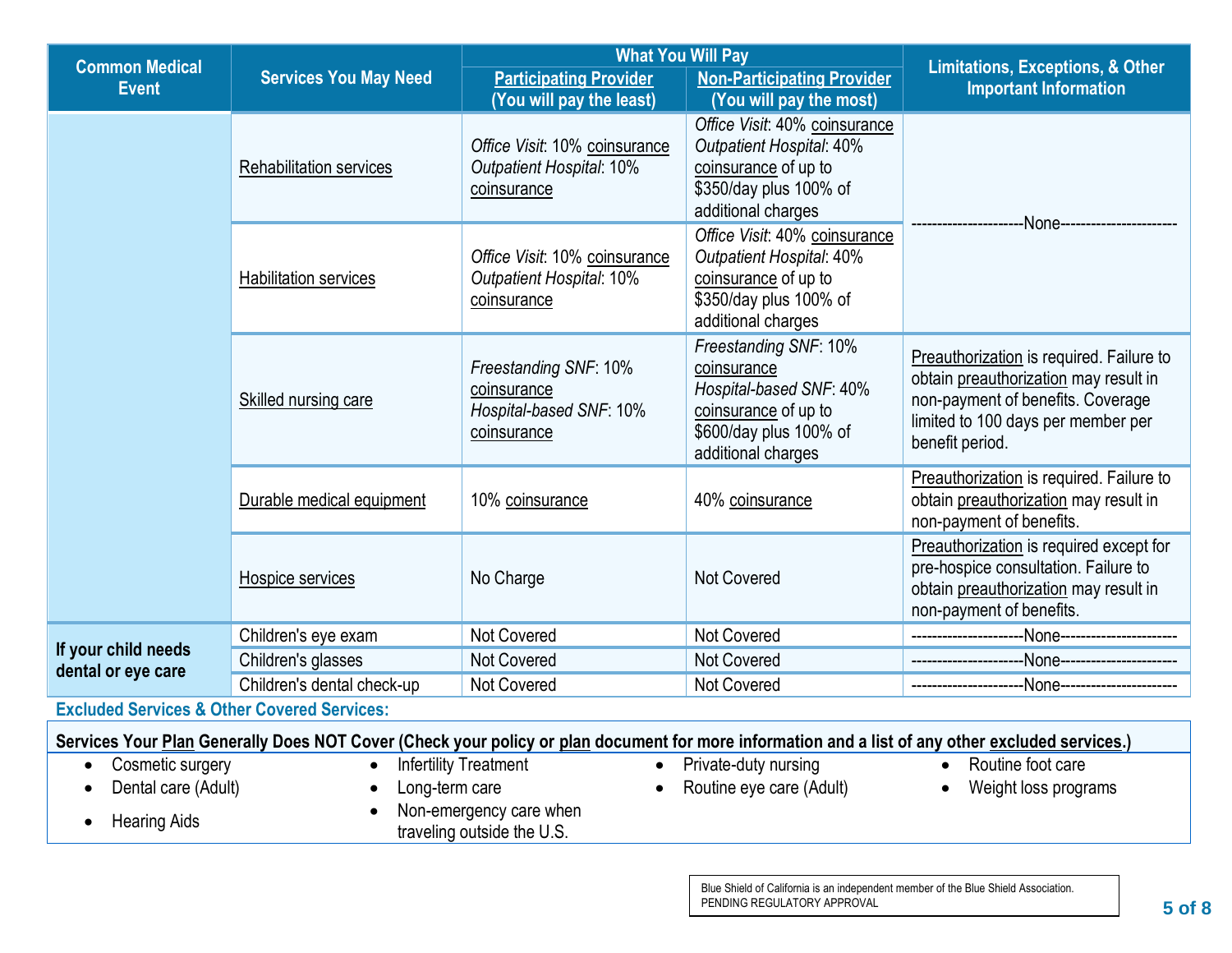|             |                   | Other Covered Services (Limitations may apply to these services. This isn't a complete list. Please see your plan document.) |  |
|-------------|-------------------|------------------------------------------------------------------------------------------------------------------------------|--|
| Acupuncture | Bariatric surgery | Chiropractic Care                                                                                                            |  |

Your Rights to Continue Coverage: There are agencies that can help if you want to continue your coverage after it ends. The contact information for those agencies is: Department of Health and Human Services, Center for Consumer Information and Insurance Oversight, at 1-877-267-2323 x61565 or [cciio.cms.gov.](http://www.cciio.cms.gov/) Other coverage options may be available to you too, including buying individual insurance coverage through the Health Insurance Marketplace. For more information about the Marketplace, visit [HealthCare.gov](http://www.healthcare.gov/) or call 1-800-318-2596.

Your Grievance and Appeals Rights: There are agencies that can help if you have a complaint against your plan for a denial of a claim. This complaint is called a grievance or appeal. For more information about your rights, look at the explanation of benefits you will receive for that medical claim. Your plan documents also provide complete information to submit a claim, appeal, or a grievance for any reason to your plan. For more information about your rights, this notice or assistance, contact: Blue Shield Customer Service at 1-888-256-1915 or the Department of Labor's Employee Benefits Security Administration at **1-866-444-EBSA (3272)** or [dol.gov/ebsa/healthreform.](http://dol.gov/ebsa/healthreform) Additionally, you can contact the California Department of Managed Health Care Help at 1-888-466-2219 or visit [helpline@dmhc.ca.gov](http://mailto:helpline@dmhc.ca.gov) or visi[t http://www.healthhelp.ca.gov.](http://www.healthhelp.ca.gov/)

#### **Does this plan provide Minimum Essential Coverage? Yes**

If you don't have Minimum Essential Coverage for a month, you'll have to make a payment when you file your tax return unless you qualify for an exemption from the requirement that you have health coverage for that month.

#### **Does this plan meet the Minimum Value Standards? Yes**

If your plan doesn't meet the Minimum Value Standards, you may be eligible for a premium tax credit to help you pay for a plan through the Marketplace.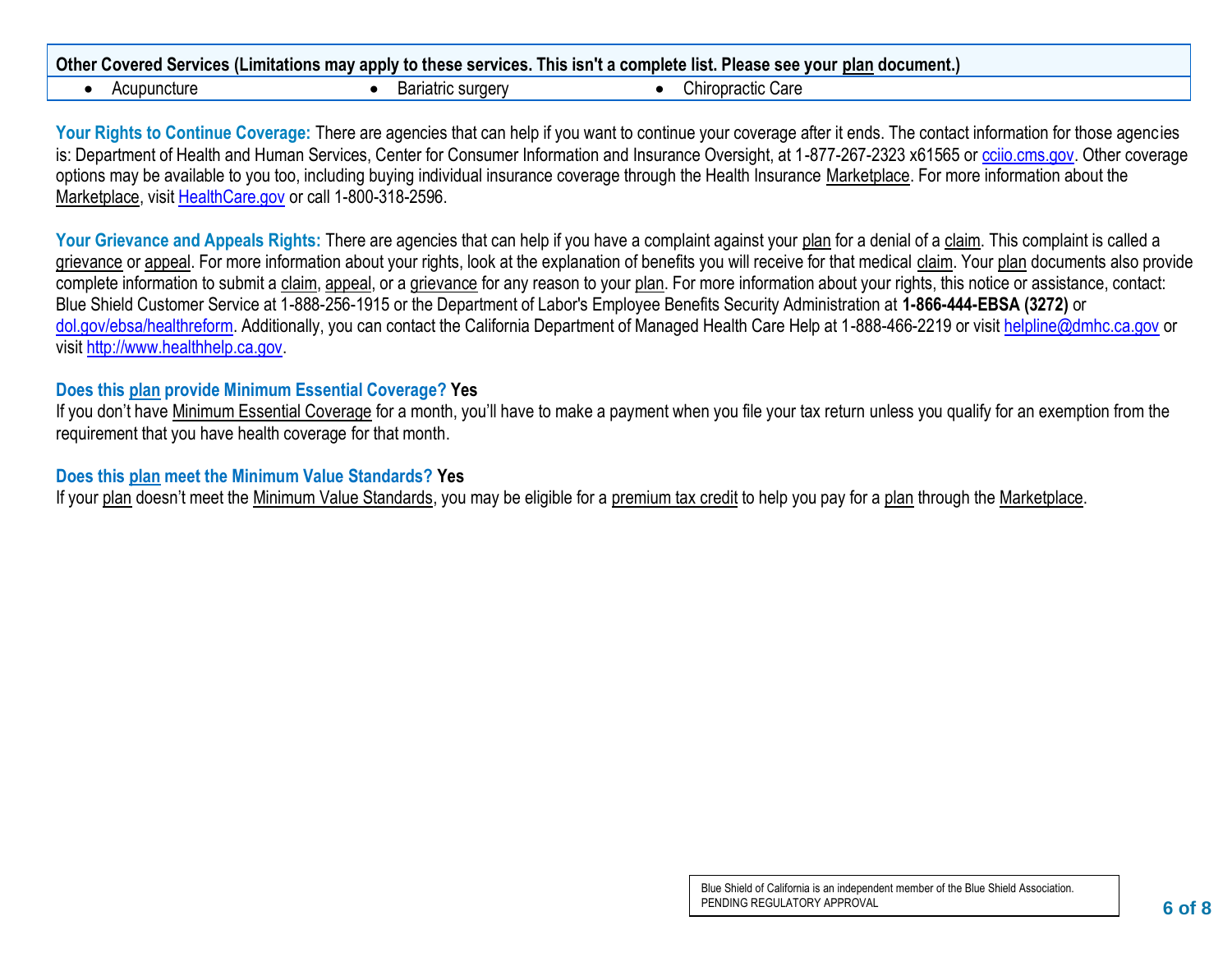**Language Access Services:**

Spanish (Español): Para obtener asistencia en Español sin cargo, llame al 1-866-346-7198.

Tagalog (Tagalog): Kung kailanganninyo ang libreng tulongsa Tagalog tumawag sa 1-866-346-7198.

Chinese (中文): 如果需要中文的免费帮助,请拨打这个号码 1-866-346-7198.

Navajo (Dine): Diné k'ehií doo baah ílínígó shíka' at'oowoł nínízingo, kwiji' hodíílnih 1-866-346-7198.

Vietnamese (Tiếng Việt): Đểđược hỗ trợ miễn phí tiếng Việt, vui lòng gọi đến số 1-866-346-7198.

Korean (한국어): 한국어도움이필요하시면, 1-866-346-7198 무료전화 로전화하십시오.

Armenian (Հայերեն): Հայերենյեզվովանվճարօգնությունստանայուհամարինորում ենքզանգահարել 1-866-346-7198.

Russian (Русский): если нужна бесплатная помощь на русском языке, то позвоните 1-866-346-7198.

Japanese (日本語): 日本語支援が必要な場合、1-866-346-7198 に電話をかけてください。 無料で提供します。

براي دريافت كمك رايگان زيان فارسي،لطفاً با شماره تلفن 7198-866-846-1 نماس بگيريد. :(فارسي) Persign

ينجابي وج مدد لئي مهرياني كر كے 7198-346-866-1 نے مفت كال كرو۔:(ينجابي)Punjabi

Khmer (กาณาเย็ง:); ญษติดุเขตภาคณะตินตุษาตรกระที่สุด ญชาก่อลยคนอะ 1-866-346-7198.

لحصول على المساعدة في اللغة العربية مجانا ، تفضل باتصال على هذا الرقم: 7198-346-346. [. : (العربية) Arabic

Hmong (Hnoob): Xav tau kev pab dawb lub Hmoob, thov hu rau 1-866-346-7198.

Hindi (हिन्दी): हिन्दीमेंबिना खर्च केसहायताकेलिए, 1-866-346-7198 परकॉलकरें।.

Thai (ไทย): สำหรับความช่วยเหลือเป็นภาษาไทยโดยไม่มีค่าใช้จ่ายโปรดโทร 1-866-346-7198.

–––––––––––––––––––––*To see examples of how this plan might cover costs for a sample medical situation, see the next section.–––––––––––*–––––––––––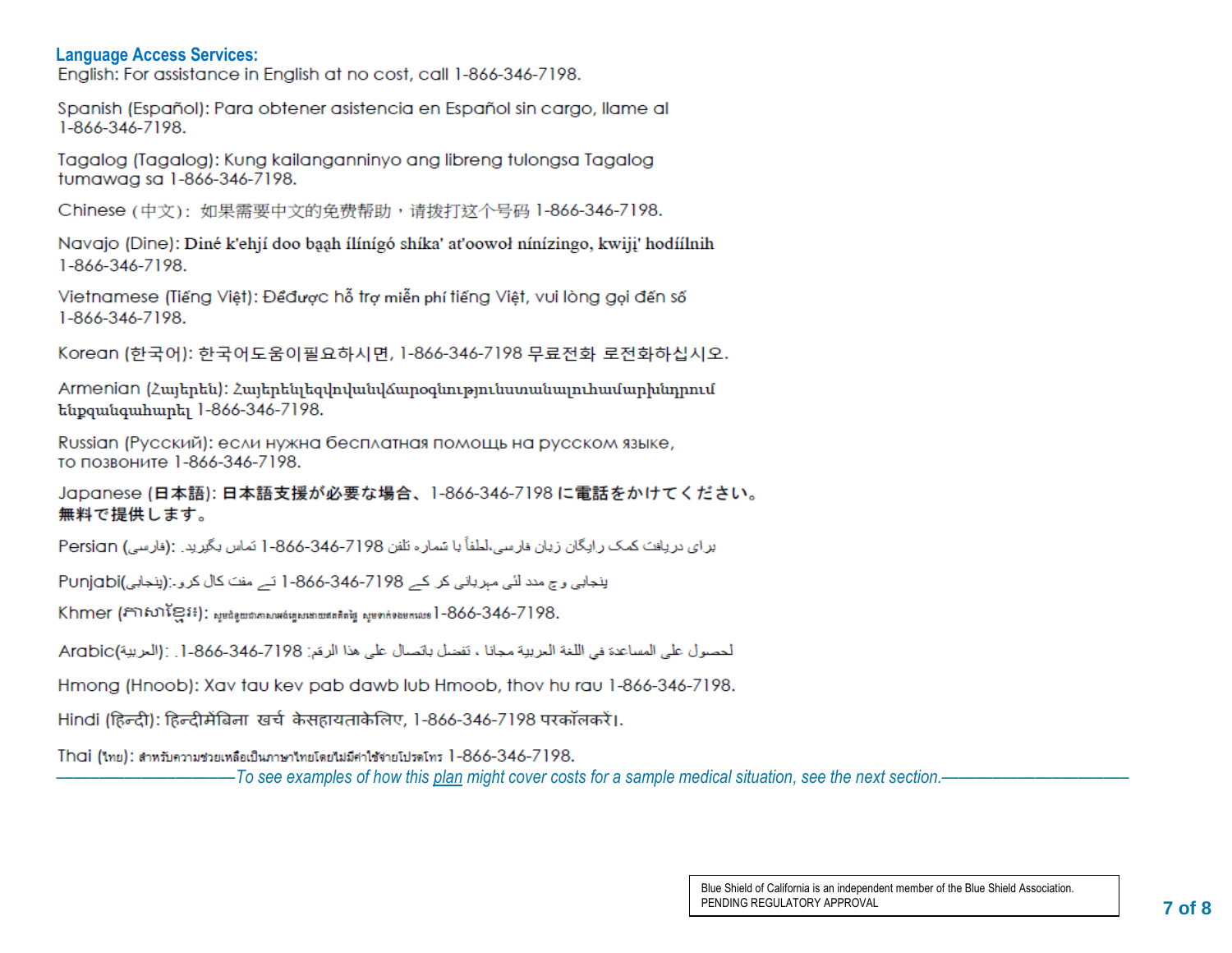#### **About these Coverage Examples:**

**Total Example Cost \$12,800** 

*Cost Sharing* Deductibles \$1,500 Copayments \$40 Coinsurance \$1,240 *What isn't covered* Limits or exclusions the substitution of the state state state state state state state state state state state **The total Peg would pay is \$2,840**

**In this example, Peg would pay:**



**This is not a cost estimator.** Treatments shown are just examples of how this plan might cover medical care. Your actual costs will be different depending on the actual care you receive, the prices your providers charge, and many other factors. Focus on the cost sharing amounts (deductibles, copayments and coinsurance) and excluded services under the plan. Use this information to compare the portion of costs you might pay under different health plans. Please note these coverage examples are based on self-only coverage.

**Total Example Cost \$7,400** 

*Cost Sharing* Deductibles \$1,500 Copayments \$650 Coinsurance \$300 *What isn't covered* Limits or exclusions **\$60 The total Joe would pay is \$2,510**

| Peg is Having a Baby<br>(9 months of participating pre-natal care and a<br>hospital delivery)                                                                                                                                                                                         |                                 | <b>Managing Joe's Type 2 Diabetes</b><br>(a year of routine participating care of a well-<br>controlled condition)                                                                                                      |                                 | <b>Mia's Simple Fracture</b><br>(participating emergency room visit and follow up<br>care)                                                                                                                         |                              |
|---------------------------------------------------------------------------------------------------------------------------------------------------------------------------------------------------------------------------------------------------------------------------------------|---------------------------------|-------------------------------------------------------------------------------------------------------------------------------------------------------------------------------------------------------------------------|---------------------------------|--------------------------------------------------------------------------------------------------------------------------------------------------------------------------------------------------------------------|------------------------------|
| $\blacksquare$ The plan's overall deductible<br>■ Specialist coinsurance<br><b>Hospital (facility) coinsurance</b><br>Other coinsurance                                                                                                                                               | \$1,500<br>$10\%$<br>10%<br>10% | $\blacksquare$ The plan's overall deductible<br>■ Specialist coinsurance<br>Hospital (facility) coinsurance<br>Other coinsurance                                                                                        | \$1,500<br>10%<br>10%<br>$10\%$ | $\blacksquare$ The plan's overall deductible<br>■ Specialist coinsurance<br>■ Hospital (facility) coinsurance<br>Other coinsurance                                                                                 | \$1,500<br>10%<br>10%<br>10% |
| This EXAMPLE event includes services like:<br>Specialist office visits ( <i>prenatal care</i> )<br><b>Childbirth/Delivery Professional Services</b><br><b>Childbirth/Delivery Facility Services</b><br>Diagnostic tests (ultrasounds and blood work)<br>Specialist visit (anesthesia) |                                 | This EXAMPLE event includes services like:<br>Primary care physician office visits (including<br>disease education)<br>Diagnostic tests (blood work)<br>Prescription drugs<br>Durable medical equipment (glucose meter) |                                 | This EXAMPLE event includes services like:<br>Emergency room care (including medical<br>supplies)<br>Diagnostic test (x-ray)<br>Durable medical equipment (crutches)<br>Rehabilitation services (physical therapy) |                              |

**In this example, Joe would pay:**

| <b>Total Example Cost</b> | \$1,900 |
|---------------------------|---------|
|---------------------------|---------|

#### **In this example, Mia would pay:**

| <b>Cost Sharing</b>        |         |  |  |
|----------------------------|---------|--|--|
| Deductibles                | \$1,500 |  |  |
| Copayments                 | \$0     |  |  |
| Coinsurance                | \$190   |  |  |
| What isn't covered         |         |  |  |
| Limits or exclusions       | \$0     |  |  |
| The total Mia would pay is | \$1,690 |  |  |

Blue Shield of California is an independent member of the Blue Shield Association. PENDING REGULATORY APPROVAL